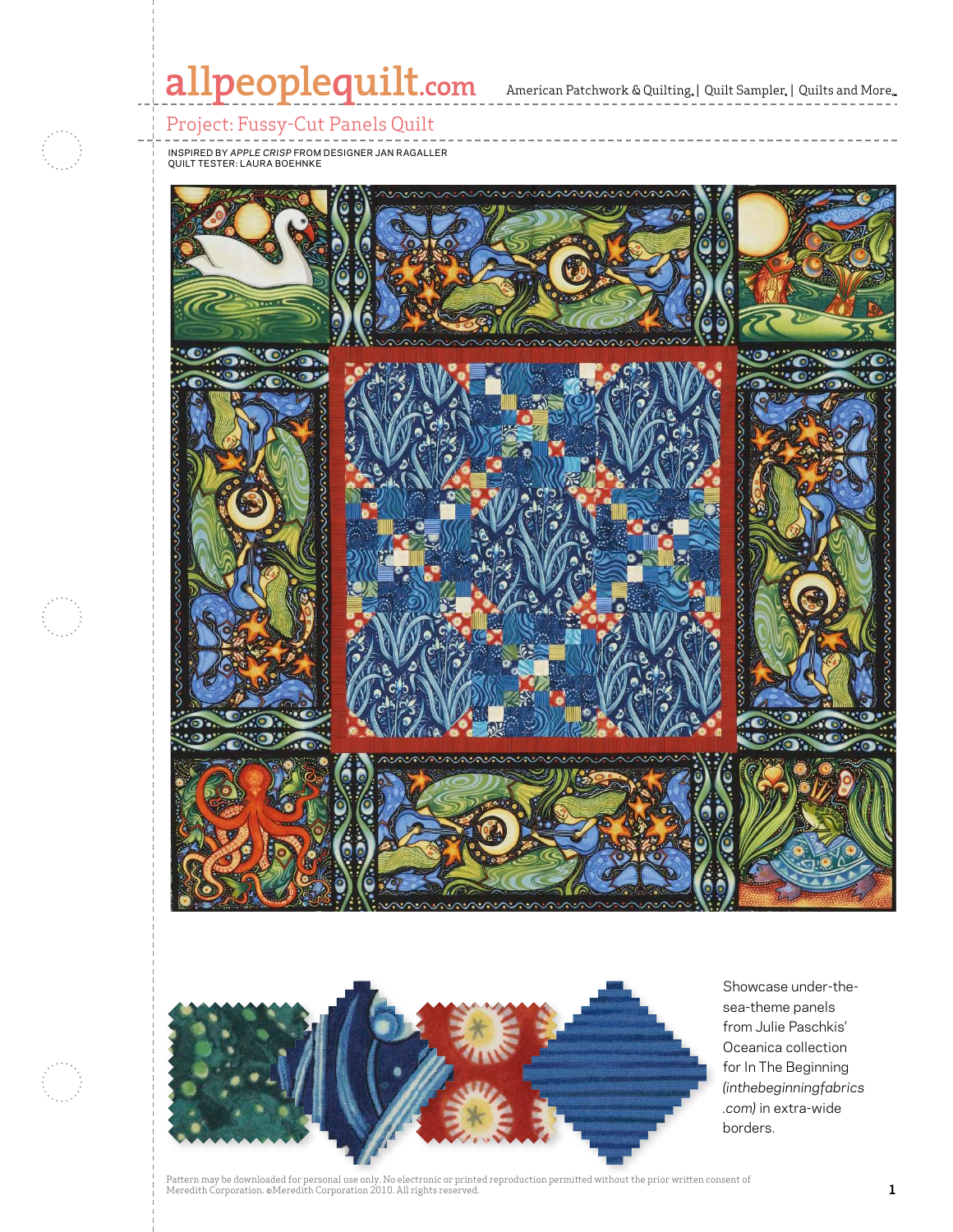## allpeoplequilt.com

Project: Fussy-Cut Panels Quilt

### **Materials**

- **3/8** yard total assorted dark blue prints (Triple Four-Patch blocks)
- **•**  1⁄4 yard red floral (Triple Four-Patch and Snowball blocks)
- **1⁄4** yard total assorted green, gold, cream, and light blue prints (Triple Four-Patch blocks)
- **1/2** yard dark blue tone-on-tone (Snowball blocks)
- **•**  1⁄4 yard red tone-on-tone (inner border)
- **•**  2—24" sea life square panels for outer border (If not using featured print, you'll need 5⁄8 yard.)
- **1–27"** mermaid stripe panel for outer border (If not using featured print, you'll need 5⁄8 yard.)
- **•** 1⁄2 yard solid black (binding)
- **31⁄8** yards backing fabric
- **•**  55" square batting

Finished quilt: 461⁄2" square Finished blocks: 8" square

Quantities are for 44/45"-wide, 100% cotton fabrics. Measurements include  $\frac{1}{4}$ " seam allowances. Sew with right sides together unless otherwise stated.

## Cut Fabrics

Cut pieces in the following order. Cut 101/2×201/2" rectangles from mermaid stripe panel lengthwise (parallel to the selvages).

**From assorted dark blue prints, cut:**

- **•** 8-11⁄2×13" strips
- **•**  32—21⁄2" squares
- **From red floral, cut:**
- **•**  20—21⁄2" squares **From remaining red floral and**
- **assorted green, gold, cream, and light blue prints, cut:**
- **•** 8-11⁄2×13" strips

**From dark blue tone-on-tone, cut: •**  5—81⁄2" squares

- **From red tone-on-tone, cut:** ■ 3-11⁄2×42" strips for inner
- border

**From sea life square**

- **panels, fussy-cut:**
- <sup>1</sup> 4 10<sup>1</sup>/<sub>2</sub>" squares (centered over a printed square)
- **•** 8-31⁄2×101⁄2" rectangles (centered over two printed stripes)

**From mermaid stripe panel, fussy-cut:**

- **•** 4-101/2×201/2" rectangles (centered over a printed rectangle)
- **From solid black, cut:**
- 5-21⁄<sub>2×42</sub>" binding strips

#### Assemble Triple Four-Patch Blocks

- 1. Sew together an assorted dark blue print 11/2×13" strip and a gold print 11⁄2×13" strip to make a strip set (Diagram 1). Press seam away from dark blue print.
- **2.** Using remaining red floral and assorted green, gold, cream, and light blue print 11⁄2×13" strip repeat Step 1 to make eight strip sets total.
- **3.** Cut strip sets into  $64-1\frac{1}{2}$ "wide segments (Diagram 1).
- 4. Sew together two 11/2"-wide segments to make a Four-Patch unit (Diagram 2). Press seam in one direction. The unit should be 2<sup>1</sup>/<sub>2</sub>" square including seam allowances. Repeat to make 32 Four-Patch units total.
- **5.** Sew together two Four-Patch units and two assorted dark blue print 2<sup>1/2"</sup> squares in pairs (Diagram 3). Press seams toward assorted dark blue print squares. Join pairs to make a double Four-Patch unit. Press seam in one direction. The unit should be 4<sup>1/2"</sup> square including seam allowances. Repeat to make 16 double Four-Patch units total.
- 6. Referring to Diagram 4, sew together four double Four-Patch units in pairs. Press seams in opposite directions. Join pairs to make a triple Four-Patch block. Press seam in one direction. The block should be 81⁄2" square including seam allowances. Repeat to make four triple Four-Patch blocks total.

#### Assemble Snowball Blocks

- 1. Use a pencil to mark a diagonal line on wrong side of each red floral 2<sup>1/2"</sup> square.
- 2. Align a marked red floral square with one corner of a dark blue tone-on-tone 8<sup>1/2</sup> square (Diagram 5; note direction of marked line). Sew on drawn line; trim excess fabric, leaving 1/4" seam allowance. Press open attached triangle, pressing seam toward red floral.
- **3.** Repeat Step 2 to add marked red floral squares to remaining corners of dark blue tone-ontone square to make a Snowball block (Diagram 6; again note direction of drawn lines). The block should be 81⁄2" square including seam allowances.
- 4. Repeat steps 2 and 3 to make five Snowball blocks total.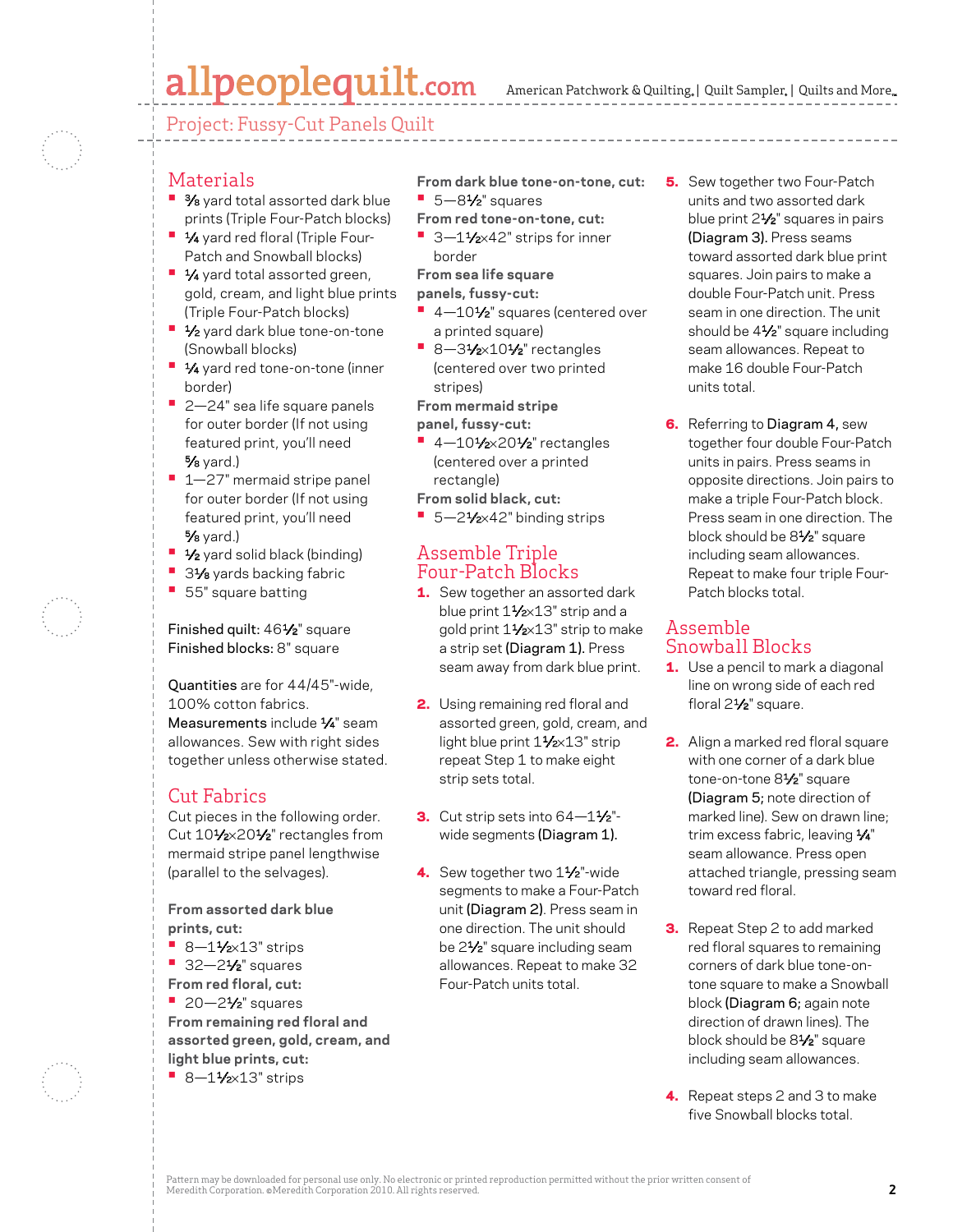## allpeoplequilt.com

American Patchwork & Quilting,  $|$  Quilt Sampler,  $|$  Quilts and More,

Project: Fussy-Cut Panels Quilt

### Assemble Quilt Center

- 1. Referring to Quilt Assembly Diagram, lay out blocks in three rows, alternating triple Four-Patch and Snowball blocks.
- **2.** Sew together blocks in each row. Press seams toward Snowball blocks. Join rows to make quilt center. Press seams in one direction. The quilt center should be 241⁄2" square including seam allowances.

### Add Borders and Finish Quilt

- 1. Cut and piece red tone-on-tone 11⁄2×42" strips to make:
	- **•** 2—11⁄2×261⁄2" inner border strips
	- **•** 2-11/2×241/2" inner border strips
- 2. Sew short inner border strips to opposite edges of quilt center. Add long inner border strips to remaining edges. Press all seams toward inner border.
- **3.** Referring to Quilt Assembly Diagram, sew together two sea life square panel 31/2×101/2" rectangles and one mermaid stripe panel 101/2×201/2" rectangles to make a short outer border unit. Press seams in one direction. The short outer border unit should be 101⁄2×261⁄2" including seam allowances. Repeat to make a second short outer border unit.
- 4. Join two sea life square panel 10<sup>1</sup>/<sub>2</sub>" squares, two sea life square panel 31/2×101/2" rectangles, and one mermaid stripe panel 101/2×201/2" rectangles to make a long outer border unit. Press seams toward 10<sup>1/2"</sup> squares. The long outer border unit should be 101/2×461/2" including seam allowances. Repeat to make a second long outer border unit.
- **5.** Sew short outer border units to opposite edges of quilt center. Press seams toward inner border. Add long outer border units to remaining edges of quilt center to complete quilt top. Press seams toward inner border.
- **6.** Layer quilt top, batting, and backing; baste. Quilt as desired.
- **7.** Bind with solid black binding strips.